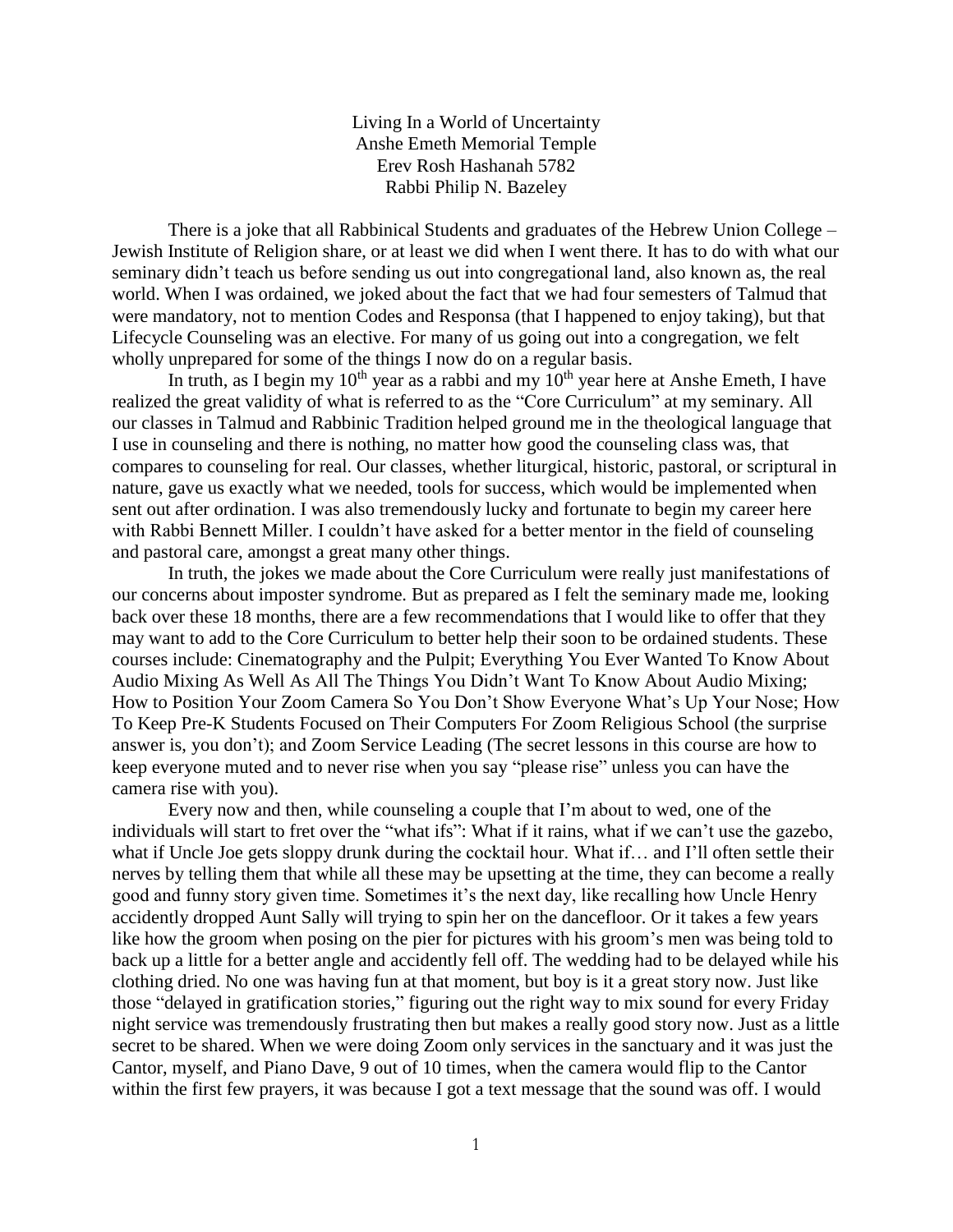put him on the screen so I could run to the mixer, adjust it, and then run back in enough time for the next prayer. If you ever noticed an odd look from the Cantor during, let's say, *Lecha Dodi*, it was probably because a wire took me out as I was running back to the *bima* from the audio mixer. Frustrating then, but funny now.

I wish all the moments that we had over the last 18 months could have became those that turned funny, but unfortunately, that just isn't the case. The other, not so whimsical classes that the Seminary could have offered to help us through the pandemic were: Virtual Funerals; Delayed Mourning; How to Do A Funeral One Year Later; Zoom Shivah; Selfcare for Clergy; How to Willingly Step Out Into The Unknown and Completely Rethink What Congregational and Jewish Life Can Look Like.

We have gone through a lot this last year, not just entering a world of Zoom and the internet, but through countless funerals and grief and mourning. I think I have cried with more people in these last 18 months then I had my previous years combined as a rabbi. I lost track of how many funerals I have done since the pandemic began, yet I remember them all. With each funeral came a different Covid hurtle. What would the cemetery be requiring today? Could we accompany the coffin to the grave and watch it being lowered and lay earth ourselves, or would we have to remain sequestered in our cars until the coffin was fully buried watching the excavator do the work we wish we could lovingly do ourselves? I wish I could say that I only officiated at one funeral where the family couldn't be present, but the truth is, for various reasons, it was a lot more than that. I even officiated at a funeral where it was just myself, the funeral director, and the grave diggers. Because of quarantine and where the family lived, no one else could be present and we Zoomed the entire funeral. For those who believe that the pandemic was blown out of proportion let me just say that at no point in my career have I walked into Crabriel Funeral Home across the street and seen that all the furniture had to be moved to make way for the bodies and coffins. In May of 2020, they had done their quota for the year. Because cemeteries were back logged to such a degree instead of being able to do a funeral within 24-48 hours some people would have to wait almost a week before an availability. No matter what the scenario, losing someone during the pandemic was awful and often, done without an in-person goodbye. I cried with you and for you for all the loss of life.

I cried with you and for you as we sat on Zoom together and discussed how your A+ student was failing at online school. How your school systems had no idea what they were doing and how difficult the expectations were of parents. You had to be fulltime teachers, all while guiding your children through their rapidly changing mental health needs, and at the exact same time you had to transition to working from home while maintaining a fulltime job with more than fulltime demands. This was more than many of us could bare and yet you had to for the sake of the children. And what about those who live alone? At times the isolation was more than could be borne, desperately waiting to see family and friends, your lifelines. Week after week seeing a quarantine just be pushed further and further back. Single, married, alone, without children, there was not one segment of our country that didn't feel the pressure of the pandemic.

Two years ago, during the holidays, I quoted my father's last lesson to me, "That life is unbelievably complicated, yet utterly beautiful." I still maintain that to be true, but I will admit, life in a pandemic, at times, pushed that to the limit. Life for many, if not all, of us these last 18 months has been hard, and sad, but I would dare any of you to not only find moments of beauty and joy. I cried with you during great tragedy this past year, but I also cried during moments of great beauty. When I started officiating at weddings again, I cried. All the weddings that I had scheduled were delayed and delayed and delayed again, and then like the sun peeking through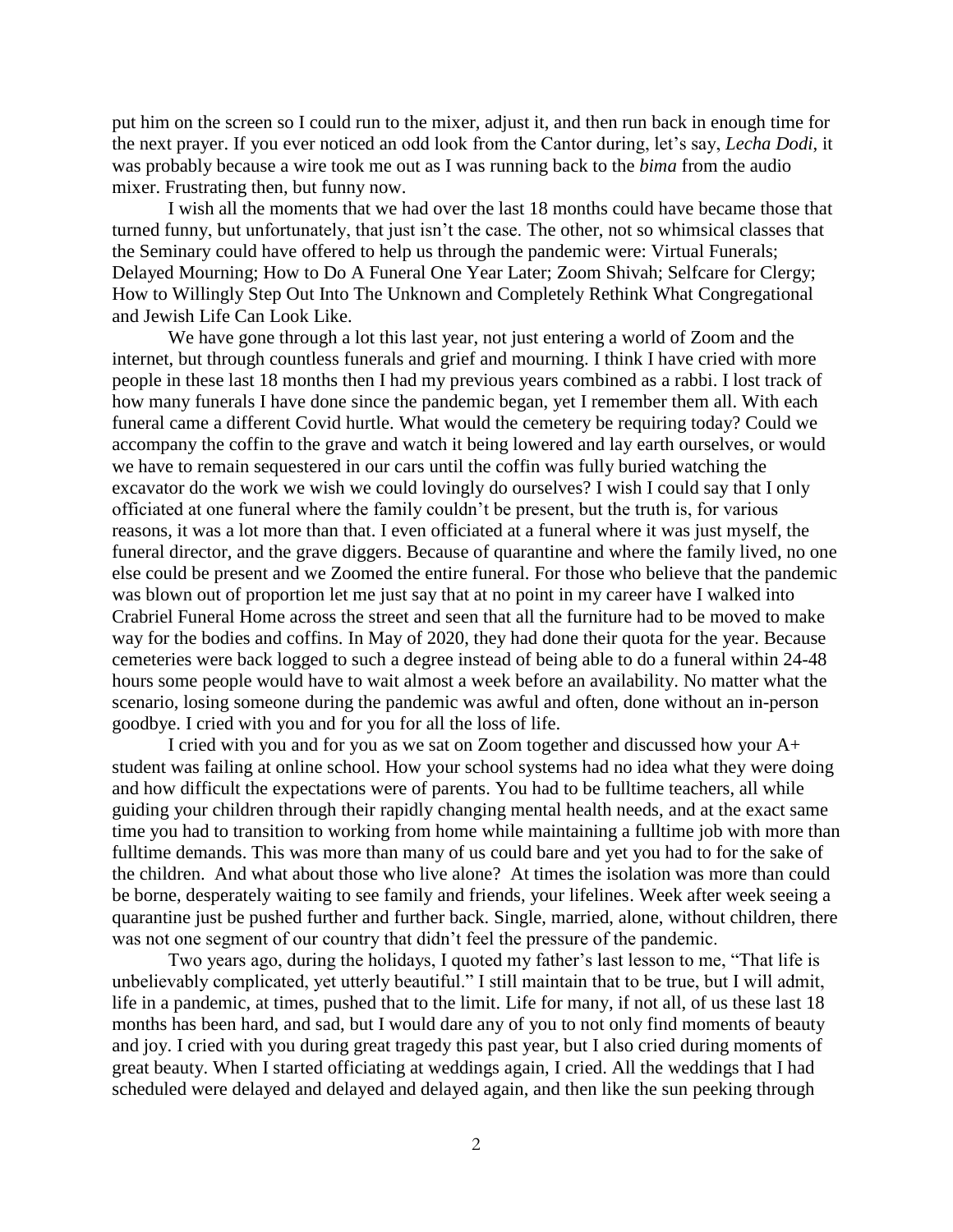dark clouds at the end of a storm, a wedding here, a baby-naming there, it was like seeing life returning to a desolate field, and I cried at its beauty. It was the testament that the worlds of Ecclesiastes, "that everything is utter futility" is just not true.

But I know that many of us feel very deeply those words, that everything is futile. I know that because you have expressed it. You have expressed it in how we are seeing COVID cases rise again. We thought we were on the other side and now we aren't so sure. Despite every precaution we are taking, as early as this afternoon, I had no idea if I would be delivering it to congregants in front of me as well as to those at home, or would we be doing services for an empty sanctuary and just a few cameras like last year? "People make plans and God just laughs."

I had a student this past year, in the wake of a grandfather's death, ask me why God created COVID? It broke my heart. Some students excelled during remote learning, others crumbled, this student crumbled and it was compounded by the loss of his grandfather with whom he was very close. "Why did God create COVID?" He might as well have added on why do bad things happen to good people, or why is there crime or evil and hatred in the world, why are there people like Nazis or things like mosquitos?

Where is God in the world when the world seems darkest? Where is God's power? For us as Jews, it's in community. I am filled with so much pride in our community as we came together to support one another. The Board of Trustees and other volunteers making calls to every single congregant on a regular basis to make sure they were okay. The Caregivers Committee holding Zoom meetings to let people vent about what they are going through and sharing techniques for making it through and holding it together. The same for Religious School Parents. How about all the volunteers driving supplies and groceries to those who were sick or too frail to go out shopping during the worst moments of the pandemic? How about how our educator, Matt Vogel, led an incredible shift within the entire religious school program to enable in person school at Eagles Landing Day Camp, and a big thank you to Ruth Ann Weiss and Barry Wasserman, congregants of ours and owners of the camp, who opened their doors wide to us and enabled many of our students their first human to human interaction with people who weren't their immediate family. What about Jay Goldberg and his team of volunteers who said, "what about the vulnerable who need our help to get food, because nobody can even think about getting a job or a home when they're starving?" They started making bagged lunches for Elijah's Promise and to this day have made more than 34,000 lunches and I'm sure I'm short changing that by a few hundred if not more. Food changes lives and if you want to help support this, just ask me how or send a donation to the Temple and ear mark it for "Lunches for Elijah's Promise." Right now we are talking about turning it into a permanent fund of the temple so that we will be able to perpetually feed those who need it. What about our Community Development Corporation and the hundreds of thousands of diapers they gave out this pass year with lines going around the corner that forced them to rethink how they distribute diapers to make it more efficient? They can tell you how this pandemic changed lives by showing you the tremendous increased demand. They felt it. But what about that utterly beautiful day we had in our parking lot when we had the AECDC giving out diapers, JFS giving out food from their food bank, Elijah's Promise Food truck giving out lunches and the Health Department giving out vaccines. All in our parking lot! And there are so many other moments that I simply don't have the time to mention. Where is God's power in times of trouble? Look around the room, and you will see it.

Even in the darkest of times, even when the only thing that feels certain is the uncertainty around us, we Jews are supposed to hold onto hope and help bring light to a dark world. If my